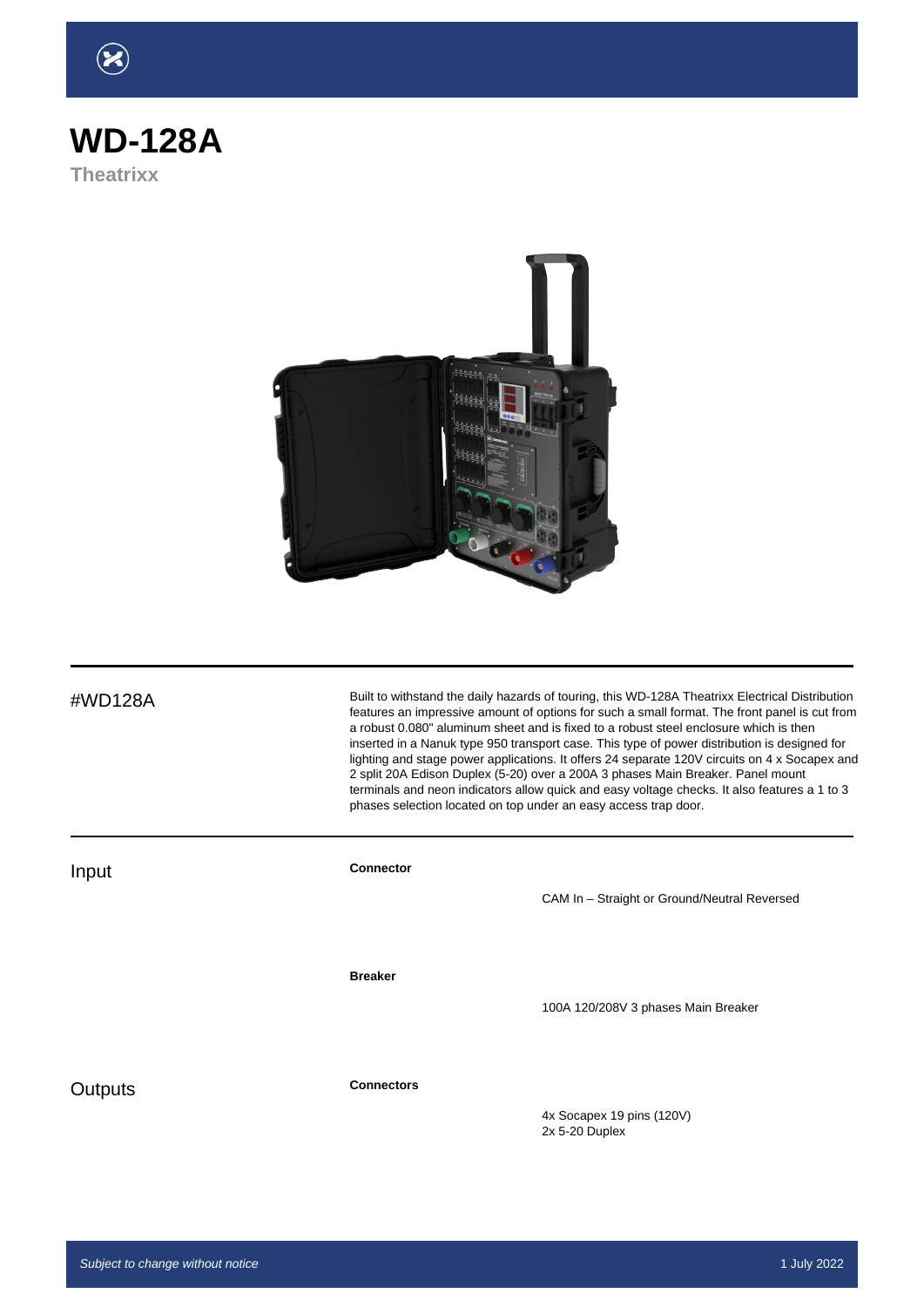|                   | <b>Breakers</b>                            | 24x 20A 120V Circuits<br>4x 20A 120V Circuits                |
|-------------------|--------------------------------------------|--------------------------------------------------------------|
| Features          | <b>Digital Metering</b>                    | Yes, integrated multifunction<br>voltmeter/ammeter/wattmeter |
|                   | <b>Single/Three Phase</b><br>Switch        | Yes, easy access from top of enclosure                       |
|                   | <b>Phase Presence</b><br><b>Indicators</b> | 1x neon light perInput phase                                 |
|                   | <b>Voltage Metering</b><br><b>Jacks</b>    | No                                                           |
|                   | <b>Enclosure</b><br>construction           | Type 950 Nanuk Transport Case                                |
| <b>Dimensions</b> | Height                                     | 297,18mm (11.7")                                             |
|                   | Depth                                      | 464,82mm (18.3?)                                             |

**Width**

579,12mm (22.8?)